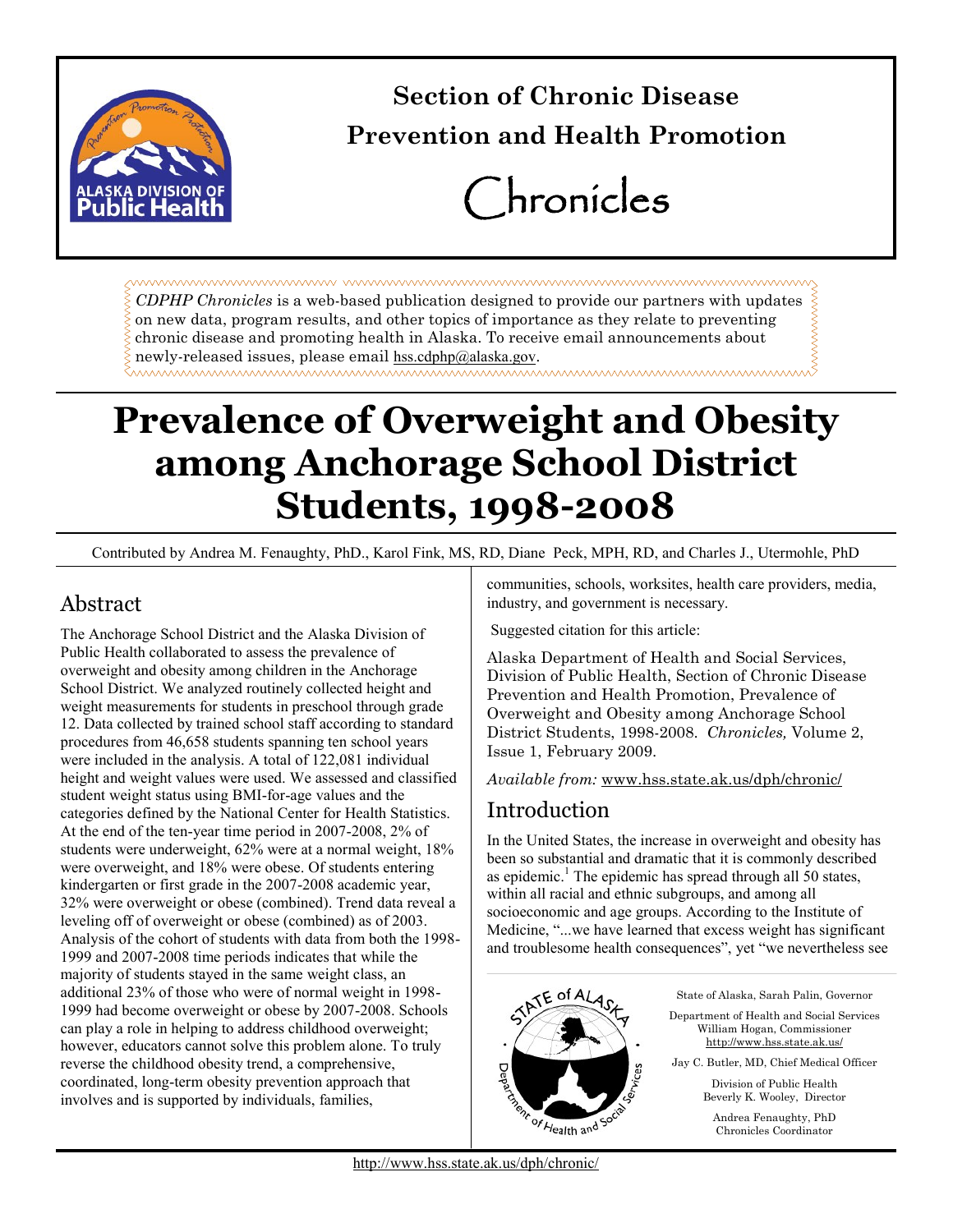our population, in general, and our children, in particular, gaining weight to a dangerous degree and at an alarming rate."<sup>2</sup>

The rise in obesity among children is especially worrisome, as it threatens to negate many of the gains in children's health that have been made in the past century. Among children, excess weight is associated with numerous health problems. High blood pressure, high cholesterol, orthopedic disorders, type 2 diabetes, and psychosocial disorders are more common among obese youth than among those with a healthy body weight.<sup>1</sup> In addition, children and adolescents who are overweight or obese have an increased risk of being overweight or obese as adults. Overweight and obese adults, in turn, have a higher risk of premature death than adults with normal weights. Obesity and overweight among adults are also associated with an increased risk of coronary heart disease, type 2 diabetes, musculoskeletal disorders, sleep apnea, asthma, and psychological disorders, as well as cancer of the endometrium, colon, kidney, gallbladder, and breast (postmenopausal). $<sup>1</sup>$ </sup>

Over the past several decades, overweight and obesity have become increasingly prevalent among adults and children in Alaska. Since 1991, the percentage of Alaskan adults who are overweight or obese (combined) has increased steadily. Threeyear moving averages show that in 2005-2007 38% of Alaskan adults were classified as overweight, and an additional 26% were considered obese. When combined, these numbers indicate that 65% of Alaskan adults were above a normal weight (Figure 1).





The spread of the obesity epidemic has been equally, if not more, severe among children and adolescents. Since 1980, the national overweight and obesity rates have tripled for youth, with 34% of two to 19 year olds above a normal weight (above the  $85<sup>th</sup>$  percentile).<sup>3</sup> In Alaska, statewide data from the 2007 Youth Risk Behavior Survey (YRBS) indicated the number of high school students overweight or obese (combined) increased by 8% since 2003. Nearly one-third (30%) of high school males and nearly one-quarter (24%) of high school females were above a normal weight. The 2007 YRBS data from Alaska's largest school district—Anchorage—reveal similarly alarming rates of overweight and obesity. Among high school students in this school district, 28% reported heights and weights indicative of being above a normal weight.<sup>4</sup>

It is important to note that YRBS data on weight status are base on high school students' self-reports, which have been shown to under-represent actual measured weight. $5$  A comparison of Anchorage School District objectively measured data to Anchorage YRBS self-reported data show obesity was 6% higher for females and 7% higher for males when measured versus self-reported. Thus, it is likely that the statewide overweight and obesity prevalence estimates obtained from the YRBS are underestimates.

An additional limitation of the YRBS in terms of providing youth obesity data is that currently the Alaska YRBS is administered systematically only to high school students. Thus less is known about the health risk behaviors of Alaska's children younger than high school age, including the prevalence of overweight and obesity.

The growing problem of obesity among children and adolescents has focused much attention on body mass index (BMI) measurement programs in schools. School-based BMI measurement is widely accepted for surveillance purposes, which is used to identify prevalence, monitor trends and evaluate outcomes of interventions.<sup>6</sup> Nationwide, 11 states required schools or school districts to measure or assess students' height and weight or BMI.<sup>5</sup> Arkansas passed General Assembly Act 1220 in 2003 requiring a statewide school-based BMI screening and surveillance program for all students in grades K-12, as part of a larger initiative to improve the health of young people. In 2007 the Centers for Disease Control and Prevention (CDC) issued a report, "Body Mass Index Measurement in Schools," to provide guidance and help inform decision-making on school-based BMI measurement programs.<sup>6</sup>

The Anchorage School District has collected student height and weight measurements dating back to 1990-1991, but until 2004 these data had not been broadly published. To assess the scope of the obesity epidemic among children and adolescents in Anchorage, the Anchorage School District and the Alaska Division of Public Health collaborated to analyze these existing data for the 1998-1999 to 2003-2004 school years. Findings from this analysis showed 36% of kindergarten through  $12<sup>th</sup>$ grade students were overweight or obese (combined).

The current report extends the examination of Anchorage School District height and weight data through the 2007-2008 school year, thus enabling both a cross-sectional and a cohort analysis of the ten-year trend in aggregate student weight status. This report also presents a detailed analysis of the current extent of childhood overweight and obesity among Anchorage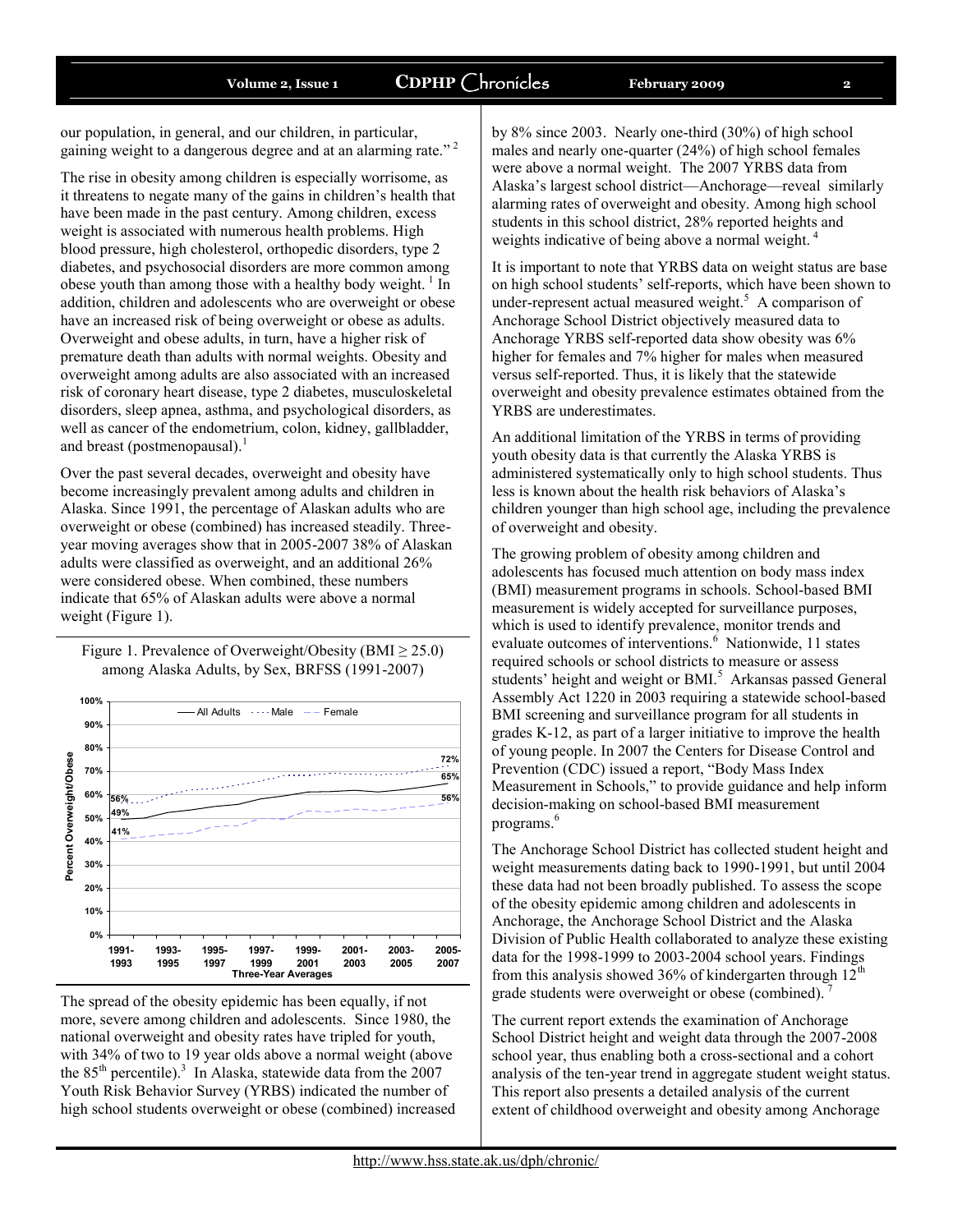School District students, both overall and by demographic sub group.

### Methods

#### **Sample**

The sample was extracted from Anchorage School District students' health records for the period 1998-1999 through 2007 -2008. The Anchorage School District is the largest district in the state, enrolling approximately 37% of the state's student population. School nursing staff routinely record height and weight measurements during school health screenings, the majority of which are conducted in kindergarten and  $1<sup>st</sup>$ ,  $3<sup>rd</sup>$ ,  $5<sup>th</sup>$ , and  $7<sup>th</sup>$  grades. Health information, including height and weight measurements, is recorded in student files and is entered into an electronic database. Height and weight measurements for students in grades pre-elementary through 12 were extracted from the database with all personal identifiers removed and students assigned a unique identification number. Each data point included date and age of student at time of measurement along with demographic variables of sex, age, grade, and race/ ethnicity. Only a single race/ethnicity designation of American Indian/Alaska Native, Asian, Black or African American, Pacific Islander, White, Other, or Hispanic was available for each student.

Height and weight values were screened for accuracy, and values that were not biologically plausible were removed. Of the total 146,306 assessments reported, a final sample of 122,081 (94%) comprised the first biologically plausible measurements within the academic year from the study period. The height and weight values represented 28% of total student enrollment over the ten-year time period, with higher percentages for students in kindergarten and grades 1, 3, 5, and 7 (Table 1). Annual sample sizes have increased from just over 2,000 students, representing only 4% of district enrollments concentrated at the lower grade levels, in 1998-1999 to over 21,000 students and 44% of enrollments more evenly

distributed across elementary, middle, and high schools in 2007 -2008.

#### **Analysis**

BMI-for-age percentile values for the age in months at time of measurement were calculated for all students with valid height and weight data using SPSS statistical software programs. Reference percentiles came from the National Center for Health Statistics of the Centers for Disease Control and Prevention.<sup>8</sup>

Height, weight, and BMI percentile values for 10 school years (1998-1999 to 2007-2008) were analyzed, along with demographic information on the age, sex, grade, and race/ ethnicity of the students. SPSS was used to produce mean percentages and categorical measures of underweight, normal weight, overweight, and obese along with 95% confidence intervals in which the values of each student contributed equally. Logistic regression was used in the assessment of linear trends.

Unless stated otherwise, annual summaries of weight status were based upon all individuals with valid measurements within the academic year. Of the 46,658 unique students in the sample, three-quarters had been measured in multiple years to allow analysis of changes in weight status among cohorts comprised of the same students between 1998-1999 and 2007- 2008. Cohort analysis has the advantage of assessing a subset of the student population using the same individuals at multiple points in time, thereby removing much of the random variability by controlling demographic composition in terms of age, sex, and race/ethnicity.

#### **Assessment of Overweight and Obesity**

The BMI is used to estimate a person's risk of weight-related health problems and is calculated using weight and height. Because children and adolescents, ages two to 18 years, are still growing and have differences in body composition, their BMI is compared to the BMI's of other youth of the same sex and age in a reference population. BMI's for children and

|                                                                                                              |       |     |     |        |     |       | age in a reference population. Divir s for emigren and |       |       |       |       |       |       |       |              |
|--------------------------------------------------------------------------------------------------------------|-------|-----|-----|--------|-----|-------|--------------------------------------------------------|-------|-------|-------|-------|-------|-------|-------|--------------|
| Table 1. Percentage of Students Sampled by Grade: Anchorage School District Students, 1998-1999 to 2007-2008 |       |     |     |        |     |       |                                                        |       |       |       |       |       |       |       |              |
| <b>School Year</b>                                                                                           | Pre-K | K   |     | 2      | 3   | 4     | 5                                                      | 6     | 7     | 8     | 9     | 10    | 11    | 12    | <b>Total</b> |
| 1998-1999                                                                                                    | $4\%$ | 11% | 32% | $1\%$  | 5%  | $0\%$ | 0%                                                     | 0%    | 0%    | $0\%$ | $0\%$ | $0\%$ | $0\%$ | $0\%$ | $4\%$        |
| 1999-2000                                                                                                    | 40%   | 56% | 42% | 10%    | 49% | $1\%$ | 2%                                                     | 0%    | 0%    | $0\%$ | $0\%$ | 0%    | $0\%$ | 0%    | 13%          |
| 2000-2001                                                                                                    | 22%   | 59% | 41% | 8%     | 54% | 7%    | 6%                                                     | $0\%$ | $0\%$ | $0\%$ | 0%    | 0%    | $0\%$ | $0\%$ | 14%          |
| 2001-2002                                                                                                    | 28%   | 63% | 45% | 9%     | 60% | $8\%$ | 52%                                                    | $1\%$ | 2%    | $0\%$ | 0%    | $0\%$ | $0\%$ | $0\%$ | 19%          |
| 2002-2003                                                                                                    | 43%   | 67% | 41% | 10%    | 63% | 8%    | 60%                                                    | 8%    | 6%    | $0\%$ | $0\%$ | 0%    | $0\%$ | $0\%$ | 21%          |
| 2003-2004                                                                                                    | 39%   | 67% | 42% | 9%     | 66% | 8%    | 66%                                                    | 8%    | 54%   | $1\%$ | 0%    | $0\%$ | $0\%$ | $0\%$ | 25%          |
| 2004-2005                                                                                                    | 57%   | 70% | 60% | 47%    | 64% | 47%   | 66%                                                    | 45%   | 54%   | 10%   | 2%    | 2%    | $0\%$ | $0\%$ | 36%          |
| 2005-2006                                                                                                    | 67%   | 73% | 60% | 19%    | 70% | 17%   | 71%                                                    | 17%   | 68%   | 15%   | 9%    | 7%    | $0\%$ | $0\%$ | 33%          |
| 2006-2007                                                                                                    | 77%   | 81% | 65% | 18%    | 79% | 16%   | 78%                                                    | 16%   | 78%   | 9%    | 10%   | 57%   | $2\%$ | $1\%$ | 39%          |
| 2007-2008                                                                                                    | 81%   | 91% | 79% | 19%    | 87% | 17%   | 83%                                                    | 16%   | 82%   | 9%    | 10%   | 59%   | 15%   | $1\%$ | 44%          |
| Total                                                                                                        | 50%   | 71% | 56% | $16\%$ | 65% | 13%   | 52%                                                    | 12%   | 40%   | 5%    | 4%    | 16%   | 4%    | $1\%$ | 28%          |
|                                                                                                              |       |     |     |        |     |       |                                                        |       |       |       |       |       |       |       |              |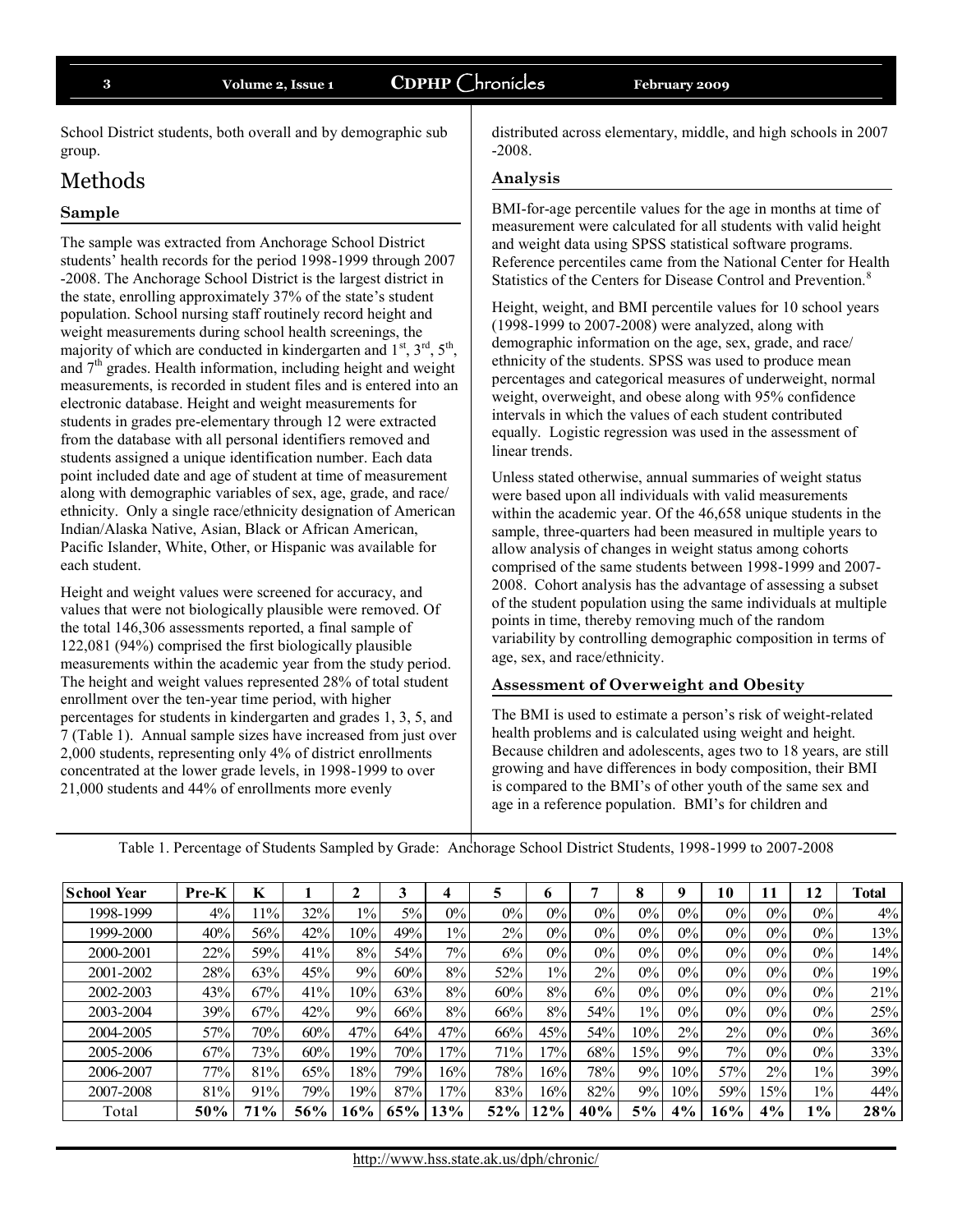adolescents are evaluated by age on a sex-specific growth curve to find percentile for sex and age.<sup>9</sup>

BMI surveillance data are a reliable tool used to describe trends in weight status over time among populations and subpopulations. BMI is the most widely used measure because it is relatively easy, inexpensive, noninvasive, and quick to obtain. BMI is not a direct measure of body fat but has been shown to significantly correlate with body  $fat<sup>9</sup>$  It is important to note that BMI should not be used alone to diagnosis an individual child as overweight or obese. Rather, BMI should be used to identify children and adolescents who need to be examined further by a health care provider to obtain an informed diagnosis.<sup>9,10</sup>

In March 2007, the Expert Committee on the Assessment, Prevention, and Treatment of Child and Adolescent Overweight and Obesity recommended the use of the terms "overweight" and "obese" in place of the terms "at-risk for overweight" and "overweight" used for children and adolescents (Table 2).<sup>10</sup> The cutoff points remain the same; however, the committee changed the terms to reflect more appropriate clinical descriptions, provide continuity with adult definitions, and avoid the vagueness of "at-risk for overweight". The new

terminology, SANF cussification for Enily His used for consistency in this report.

| <b>BMI</b> for Age         | Former                    | Recommended               |  |  |
|----------------------------|---------------------------|---------------------------|--|--|
| <b>Percentiles</b>         | <b>Terminology</b>        | Terminology <sup>10</sup> |  |  |
| $\leq 5^{\text{th}}$       | Underweight               | Underweight               |  |  |
| $5^{th}$ to $\leq 85^{th}$ | Normal Weight             | Normal Weight             |  |  |
| $85^{th}$ to $< 95^{th}$   | At-risk for<br>Overweight | Overweight                |  |  |
| $\geq$ 95 <sup>th</sup>    | Overweight                | Obese                     |  |  |

### Results

#### **Trends in Weight Status**

The trend in Anchorage School District student weight status over the past 10 years is depicted in Figure 2. Over that time period, the percentage of students who were at a normal weight decreased significantly, from 68% in 1998-1999 to 62% in 2007 -2008. Looking more closely, it appears that much of this reduction was due to an increase in obesity, and that this increase may have reached a plateau. Specifically, the prevalence of obesity increased significantly from 12% in 1998- 1999 to 19% in 2002-2003, then remained fairly stable through 2007-2008. The prevalence of overweight increased slightly between 1998-1999 (18%) and 2002-2003 (19%), but returned to the 18% prevalence by the 2007-2008 school year. The prevalence of overweight or obese (combined) has been









consistently higher for boys compared to girls (Figure 3). The trend in overweight or obese (combined) did not differ by grade level.

#### **Current Weight Status**

Considering just the most recent year of data, the prevalence of overweight or obese (combined) among Anchorage School District students of all ages was 36%; only 2% were underweight (Figure 4).

Both the prevalence of obesity and the prevalence of overweight or obese (combined) were significantly higher in students 12 years or older (20% and 38%, respectively) compared to those under six years old (16% and 34%, respectively) (Figure 5); however, it is clear that overweight and obesity are prevalent even among the youngest students. Of children entering kindergarten and 1<sup>st</sup> grade in 2007-2008, 18% were overweight and 15% were obese (Figure 6); only 66% were at a normal weight.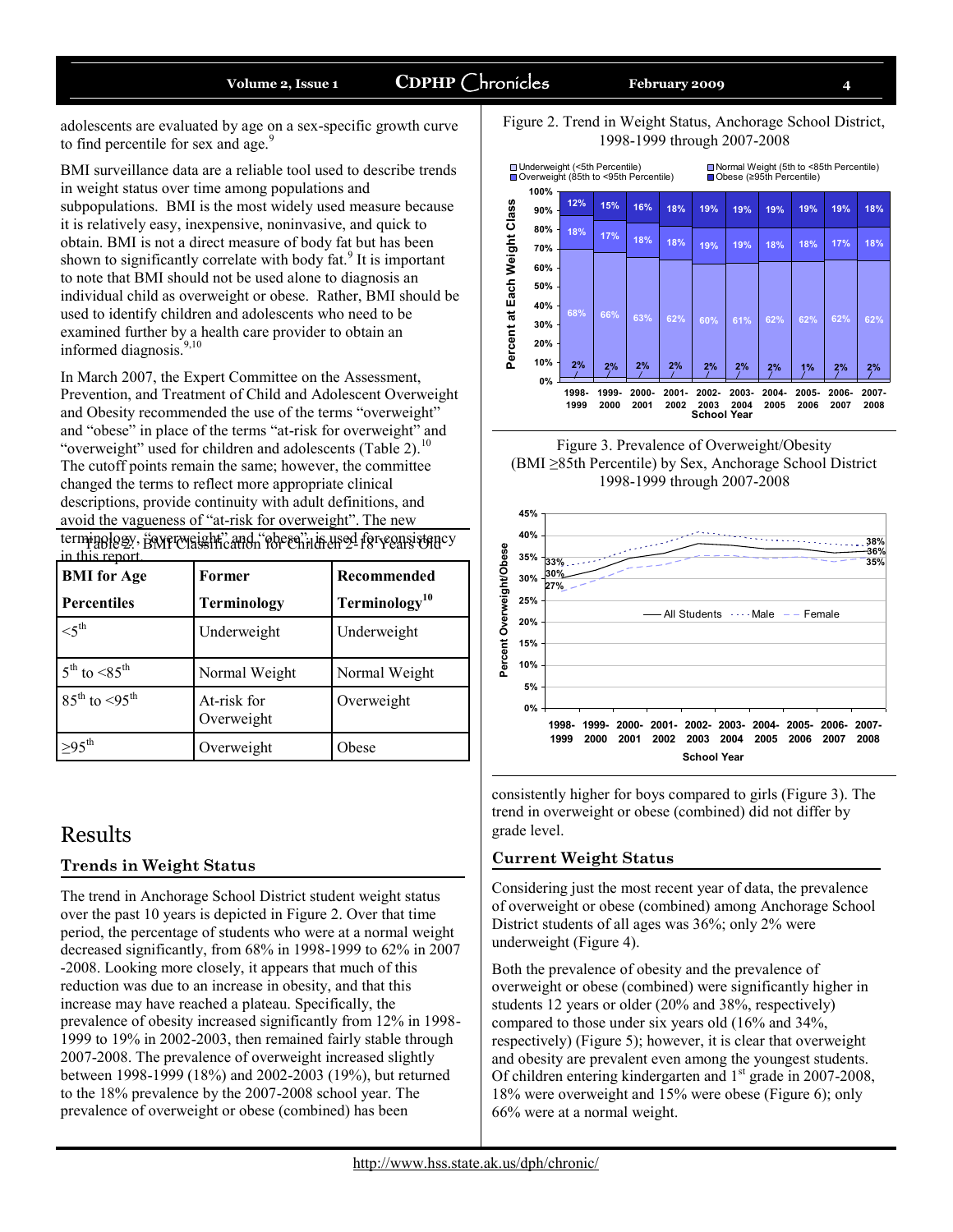#### Figure 4. Weight Status of Students, Anchorage School District, 2007-2008



Figure 5. Prevalence of Overweight/Obesity and Obesity by Age Groupings, Anchorage School District, 2007-2008



Figure 6. Weight Status of Kindergarten and First Grade Students, Anchorage School District, 2007-2008



Figure 7. Prevalence of Overweight/Obesity by Race/Ethnicity, Anchorage School District, 2007-2008



Overweight and obesity varied significantly by race/ethnicity (Figure 7). Pacific Islander students were significantly more likely to be overweight or obese (combined) compared to all other racial or ethnic groups. These students were also two to three times as likely to be obese compared to all other groups. Alaska Native/American Indian students had a higher prevalence of overweight or obese (combined) compared to Asian and White students, as well as a higher prevalence of obesity than Asian, White, or Black students. The lowest prevalence of obesity was among White students, who were significantly less likely to be obese than Hispanic students and those of all other racial backgrounds.

#### **Cohort Analysis**

A total of 926 students had valid height and weight data in both the 1998-1999 and 2007-2008 school years. Tracking the BMI's of this cohort of students allows for a finer examination of changes in weight status in both directions. Among students who were at a normal weight in 1998-1999, 23% were either overweight or obese (combined) 10 years later (Figure 8). Of

Figure 8. Change in Weight Status Among Normal Weight Students between 1998-1999 and 2007-2008, Anchorage School District

**For every 10 students of** *Normal Weight* **in 1998-1999…**



**by 2007-2008…**

**8 were still at a**  *Normal Weight***…**

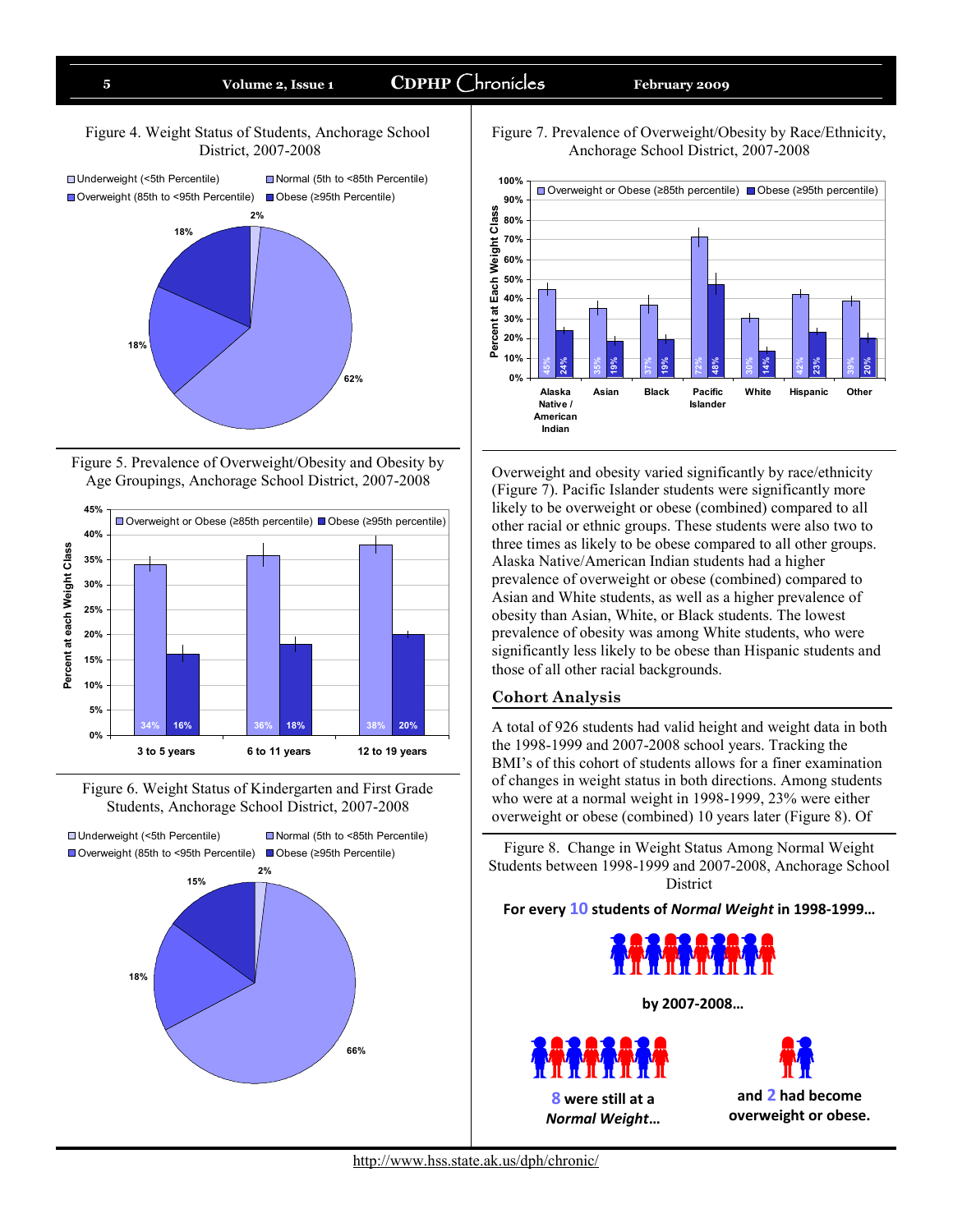Figure 9. Change in Weight Status Among Overweight or Obese Students between 1998-1999 and 2007-2008, Anchorage School District

**For every 10** *Overweight or Obese* **students in 1998-1999…**



the students who were overweight or obese (combined) in 1998 -1999, 75% were still above a normal weight in 2007-2008; only 25% had not remained overweight or obese (combined) (Figure 9).

Due to the higher proportion of students in 1998-1999 being of normal weight (71%), the net changes result in an additional 9% of students being overweight or obese (combined) at the end of the 10 years (29% in 1998-1999 relative to 38% in 2007- 2008). Overall, obesity prevalence nearly doubled, from 12% in 1998-1999 to 22% in 2007-2008 among this subset of students.

# Discussion

Childhood overweight and obesity are significant problems in the Anchorage School District. As of the 2007-2008 school year, more than one in three students in this district was above a healthy weight. Although no demographic groups were immune to this important health issue, certain population subgroups appear to be at increased risk. In line with national data, boys had significantly higher rates of overweight or obese (combined) compared to girls.<sup>11</sup> Older students were slightly more likely to be obese than were the youngest students; however, fully one-third of students under age 6 were overweight or obese (combined). This indicates that weight status is already a concern for many students upon entering school; clearly, the solution to childhood obesity in Alaska cannot rest solely with the schools.

The largest racial/ethnic differences in overweight and obesity were found between Pacific Islanders and all other groups nearly three-quarters of Pacific Islander students were above a normal weight. It is worth noting that the current classification system for defining youth weight status is based upon a primarily White standard population. Many factors contribute to youth height and weight, and there are undoubtedly cultural differences in the distribution of those factors. Nonetheless, because there currently are no clinically significant differences in the relationship between BMI and body composition in different racial or ethnic groups, it is recommended that the

same BMI standards be applied to all racial and ethnic subpopulations.<sup>10,12</sup>

The cohort analysis showed that although some students move between weight categories over time, a majority had the same weight classification in 2007-2008 as they did in 1998-1999. Students who were overweight or obese (combined) in 1998- 1999 were more likely to remain overweight or obese by 2007- 2008 than to become of normal weight. Unfortunately, nearly one-quarter of students who were normal weight in 1998-1999 also became overweight or obese 10 years later. Because most students started out being of normal weight, this change reflects a net increase in overweight and obesity during this period. Alarmingly, among this subset the prevalence of obesity nearly doubled over this time. Results from this analysis dispel the adage that overweight or obese children will "grow out of it."

Despite this grim picture, the data in this report also provide reason for hope and even some celebration. The trend data show that, as of 2003, rates of overweight or obese (combined) have plateaued within the Anchorage School District. This pattern appears to hold across both sexes and all age groups (data not shown). Although the lack of a reasonable control group prohibits a rigorous evaluation of the causes of this "bend in the trend," several statewide and Anchorage-specific initiatives could plausibly have contributed to this outcome either through raising awareness of the issue of childhood obesity, or more directly through providing resources to be used in addressing the problem. These initiatives and events are outlined in Table 3, along with the responsible agency(ies) and dates.

It is important to note that subsequent to the publication of the first report on student weight status in  $2004^7$ , the Anchorage School District has implemented three significant policies and environmental modifications that promote health behavior change.

- 1. In June 2006, the Anchorage School District adopted and implemented a Wellness Policy that banned the sale or provision of soda and junk food in vending machines, school stores, school and administrative office, school cafeteria fountain drink machines, and fundraisers. The Superintendent, Carol Comeau, announced "It is the right" thing to do given the rising number of youth and adults who are overweight" referring to adoption of the Wellness Policy.<sup>13</sup>
- 2. The Anchorage School District in 2007-2008 adopted a revised elementary student schedule that increased health instruction, including nutrition education, by a half-hour each week. Instruction is provided by a health/SEL specialist. $^{14}$
- 3. The following school year the elementary student schedule was revised again to provide a 50 percent increase in the students' physical education instruction. At that time, Comeau again noted the physical education increase is part of the battle against child obesity.<sup>15</sup>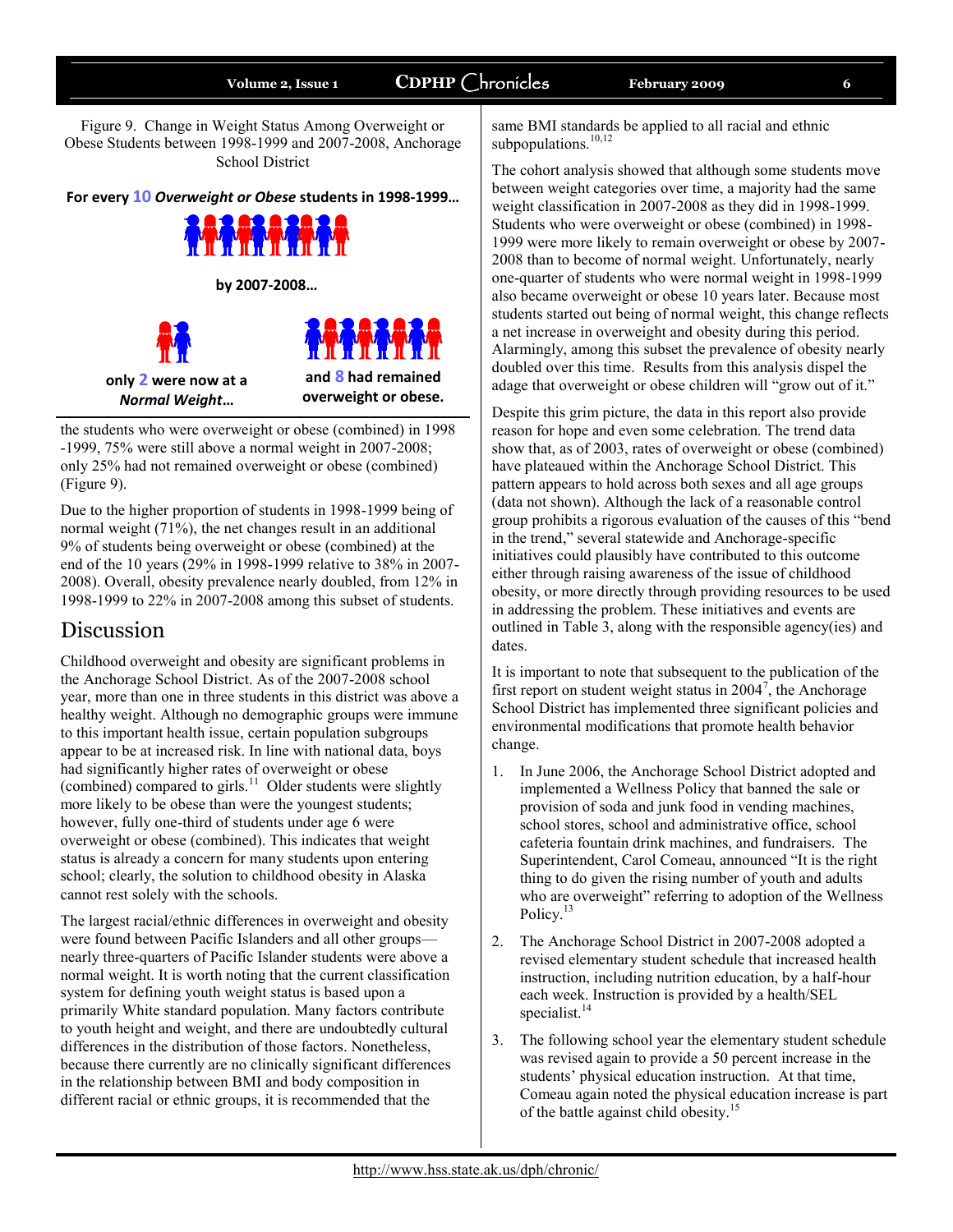|  | Table 3. Obesity-Related Initiatives and Events in Alaska and Anchorage, 2002 to Present. |  |  |  |  |  |
|--|-------------------------------------------------------------------------------------------|--|--|--|--|--|
|--|-------------------------------------------------------------------------------------------|--|--|--|--|--|

| Year          | <b>Obesity-Related Initiative/Event</b>                                                                                                                                                                                                                                    | <b>Responsible Agency(ies)</b>                                          |
|---------------|----------------------------------------------------------------------------------------------------------------------------------------------------------------------------------------------------------------------------------------------------------------------------|-------------------------------------------------------------------------|
| 2002          | Alaska Obesity Prevention and Control program (OPCP) established                                                                                                                                                                                                           | AK Division of Public Health (DPH)                                      |
| 2003          | Publication of first statewide Youth Risk Behavior Survey (YRBS) obesity preva-<br>lence data for high school students (available at:<br>http://www.hss.state.ak.us/dph/chronic/school/pubs/YRBSreport2003.pdf)                                                            | DPH; AK Department of Education<br>and Early Development (EED)          |
| 2003          | First Statewide Obesity Summit meeting held to develop Alaska-specific Obesity<br>Prevention and Control plan. Attendees included stakeholders representing families,<br>communities, schools, worksites, health care, media, non-profit organizations, and<br>government. | <b>OPCP</b>                                                             |
| 2004          | Publication of first "Burden of Obesity in Alaska" report (available at:<br>http://www.hss.state.ak.us/dph/chronic/obesity/pubs/obesityBurden.pdf)                                                                                                                         | <b>OPCP</b>                                                             |
| 2004          | Standardized scales, stadiometers and height and weight measurement training pro-<br>vided to school nurses within the Anchorage School District                                                                                                                           | OPCP, Anchorage School District<br>(ASD)                                |
| 2004          | "Prevalence of Overweight Among Anchorage Children: A Study of Anchorage<br>School District Data: 1998-2003" report presented to Anchorage School Board and<br>subsequently published (available at:<br>http://www.epi.hss.state.ak.us/bulletins/docs/rr2004_09.pdf)       | OPCP, ASD                                                               |
| 2005          | "Alaska in Action: Statewide Physical Activity and Nutrition Plan" to prevent and<br>control obesity published (available at:<br>http://www.hss.state.ak.us/dph/chronic/obesity/pubs/AlaskaInAction.pdf)                                                                   | OPCP and statewide obesity preven-<br>tion partnership                  |
| 2005-<br>2006 | Anchorage Mayor's Task Force on Obesity and Health convenes and published 10-<br>year plan (available at: http://www.muni.org/healthchp/ObesityTaskForce.cfm)                                                                                                              | Anchorage Department of Health and<br>Human Services and municipal obe- |

The effectiveness of these interventions that modified school policies and the environment to support improved dietary practices and regular physical activity has not been rigorously evaluated. However, these types of strategies to combat childhood obesity are expected to make a significant impact.<sup>16</sup> It is important to note that lack of evidence of effectiveness is not the same as evidence of ineffectiveness. Adoption of school policies and environmental approaches with concurrent evaluation is warranted, however is outside the scope of this report. Therefore, the extent to which any of these interventions may have contributed to the apparent leveling off of obesity rates thus far is unclear.

Finally, recent national data suggest that the plateau seen in Anchorage School District student overweight and obesity rates may at least in part reflect national trends. Analysis of directly measured youth height and weight data from the National Health and Nutrition Examination Survey (NHANES) found no significant increase in obesity between the periods 1999-2000 and 2005-2006.<sup>17</sup> More years of data are needed to provide a clearer picture of this national trend, but it indicates the first possible slowing of childhood obesity prevalence nationwide since the administration of the NHANES dating back to 1971.

#### **Limitations**

There are limitations that must be considered when interpreting these data. Height and weight measurements were not collected through a statistically valid sampling procedure but were obtained as part of the routine school health screening process. The available measurements for the 10-year time period, however, represented 28% of students enrolled in all grades. Because health examinations are conducted primarily in kindergarten,  $1^{st}$ ,  $3^{rd}$ ,  $5^{th}$  and  $7^{th}$  grades, height and weight measurements were available for a higher percentage of students in those grades.

Measurements were available for over half of the students enrolled in kindergarten,  $1<sup>st</sup>$ ,  $3<sup>rd</sup>$  and  $5<sup>th</sup>$  grades for the 10-year time frame, with recorded data for over 80% of students in some grades during an academic year. Because efforts were made to screen all students in the district, it is unlikely that the high prevalence of overweight and obesity is due to a selection bias that resulted in the disproportionate selection of students from groups at high risk for being overweight or obese.

Variations in the measurement of height and weight may have occurred. The school district has a written protocol for height and weight measurement, and it is made available to school health staff. However, the district did not have the staff or financial resources to guarantee that the measurement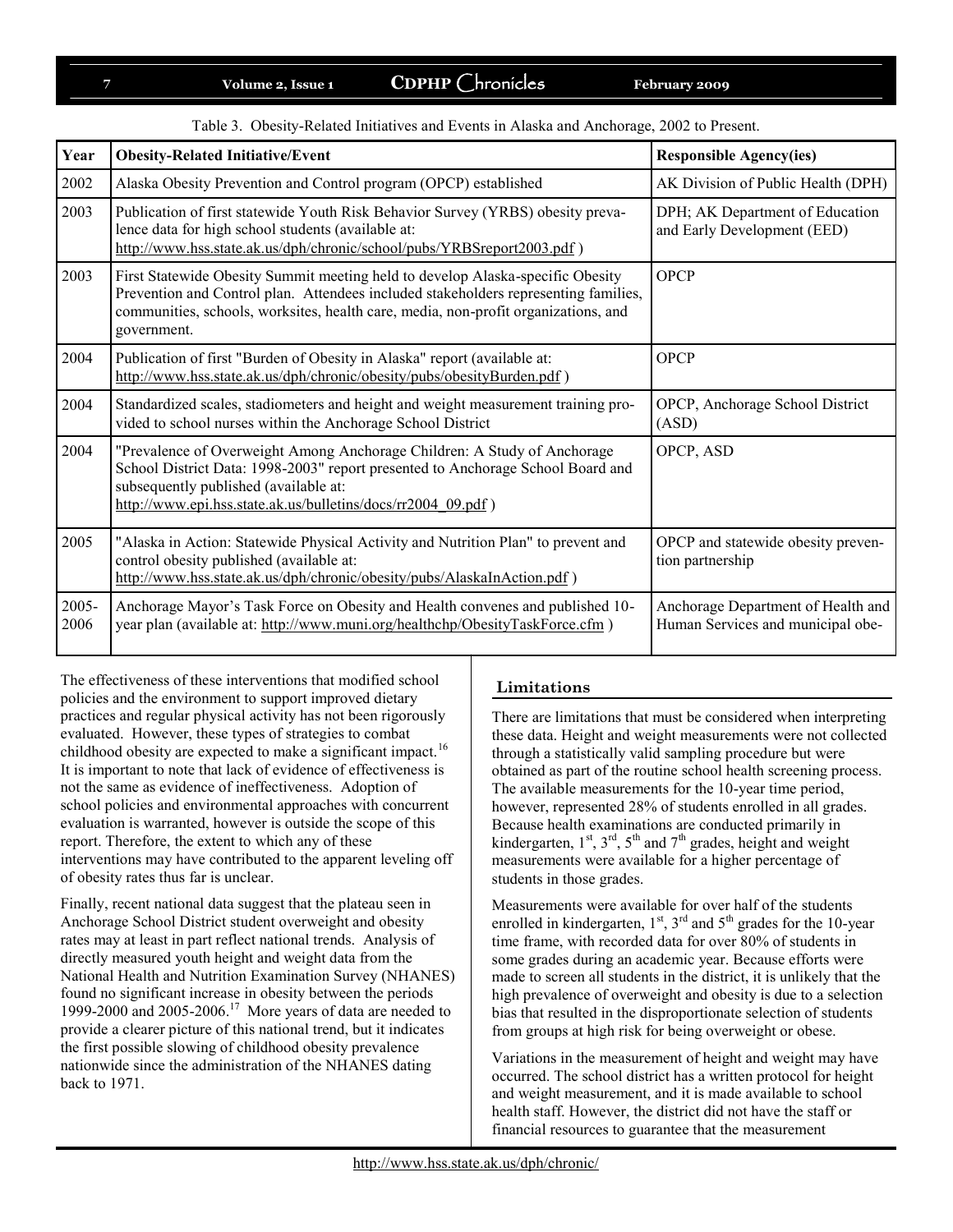procedures were followed at each school. Currently, schools use different types of measurement equipment, and multiple staff members are involved in the measurement process. While the variations in procedure and equipment likely resulted in some degree of random error, it is unlikely that they could be responsible for systematic under- or over-estimation of weight status.

# Conclusion

In spite of the study limitations, the results of this analysis indicate both cause for concern and reason for hope with regard to the weight status of children in the Anchorage School District. The apparent stabilization of rates of overweight and obesity does not signal that it is time to ease up efforts on this front, but rather that now may be the time to make a concerted effort to not only halt but *reverse* the trend in childhood obesity.

Schools, next to families, have more influence on the lives of young people than any other social institution<sup>18</sup> and schools can promote positive health behaviors by providing education on good nutrition and physical activity. More importantly schools can give students opportunities to practice the healthy behaviors they learn about in class by: ensuring that the food and beverages available to students are nutritious; physical education courses are offered; and that students are given opportunities to be active before, during, and after school. Care must be taken to consider the cultural appropriateness of any developed intervention or policy, as well as the potentially stigmatizing nature of youth overweight. One mechanism for supporting school-based nutrition and physical activity is to develop and implement a comprehensive culturally appropriate school wellness policy.

Another important component of this effort must be continued and expanded collection, analysis, and reporting of youth BMI data. The Anchorage School District has made great strides in not only collecting these data but also using the resulting reports to facilitate policies that have great potential to effect lasting improvements in obesity-related health status. The expansion of the BMI surveillance program to other districts in Alaska would: (a) improve districts' knowledge of the health status of their student body, (b) allow for better evaluation of local obesity-prevention programs and policies, and (c) potentially catalyze improvements in local physical activity and nutrition policies.

No single intervention, in school or elsewhere, is likely to be sufficient to reverse the childhood obesity trend.<sup>16</sup> The fact that such a high percentage of students are overweight or obese when they enter school indicates that prevention efforts cannot wait until children enter the school system. Positive change can occur if policy and environmental changes are made that result in the healthy choice becoming the easy and affordable choice. To truly reverse the childhood obesity trend, a comprehensive, coordinated, long-term obesity prevention approach that involves and is supported by individuals, families, communities, schools, childcare centers, worksites, health care

providers, media, and government is necessary. Only the synergistic work of all these stakeholders will ensure that Alaska's children have a strong and healthy future.

# References

- 1. United States Department of Health and Human Services (HHS). *The Surgeon General's Call To Action to Prevent and Decrease Overweight and Obesity*. Rockville, MD: HHS, Public Health Service, Office of the Surgeon General, 2001.
- 2. Koplan JP, Liverman CT, Kraak VA, eds. Committee on Prevention of Obesity in Children and Youth. Food and Nutrition Board. Board on Health Promotion and Disease Prevention. Institute of Medicine. *Preventing Childhood Obesity: Health in the Balance*. Washington D.C.: The National Academies Press; 2004.
- 3. Ogden CL, Carroll MD, Curtain LR, McDowell MA, Tabak CJ, Flegal KM. Prevalence of overweight and obesity in the United States, 1999-2004. *JAMA*. 2006;295 (13):1549-1555.
- 4. Kerosky ME, Cheney K, Kendziora K. *Anchorage School District 2007 Youth Risk Behavior Survey (YRBS)*. Anchorage School District, Safe and Drug Free Schools, June 13, 2008. Available at: [http://www.asdk12.org/depts/](http://www.asdk12.org/depts/SDFS/Research/YRBS_2007.pdf) [SDFS/Research/YRBS\\_2007.pdf.](http://www.asdk12.org/depts/SDFS/Research/YRBS_2007.pdf)
- 5. Brener ND, Wheeler L, Wolfe LC, Vernon-Smiley M, Caldart-Olson L. Health services: results from the School Health Policies and Programs Study 2006. *J Sch Health*. 2007;77(8):464-485.
- 6. Nihiser AJ, Lee SM, Wechsler H, McKenna M, Odom E, Reinold C, Thompson D, Grummer-Strawn L. Body mass index measurement in schools. *J Sch Health*. 2007;77:651 -671.
- 7. Alaska Section of Epidemiology. Prevalence of Overweight Among Anchorage Children: A Study of Anchorage School District Data: 1998-2003. *Bulletin* No. 8(9). November 10, 2004. Available at: [http://](http://www.epi.hss.state.ak.us/bulletins/docs/rr2004_09.pdf) [www.epi.hss.state.ak.us/bulletins/docs/rr2004\\_09.pdf.](http://www.epi.hss.state.ak.us/bulletins/docs/rr2004_09.pdf)
- 8. Centers for Disease Control and Prevention, National Center for Health Statistics. CDC Growth Charts, United States. Available at: [http://www.cdc.gov/nchs/about/](http://www.cdc.gov/nchs/about/major/nhanes/growthcharts/charts.htm) [major/nhanes/growthcharts/charts.htm\)](http://www.cdc.gov/nchs/about/major/nhanes/growthcharts/charts.htm) .
- 9. Dietz WH, Bellizi CM. Introduction: the use of body mass index to assess obesity in children. *Am J Clin Nutr*. 1999; 70(suppl):123S–5S.
- 10. Barlow SE, The Expert Committee. Expert committee recommendations regarding the prevention, assessment, and treatment of child and adolescent overweight and obesity: Summary report. *Pediatrics*. 2007;120:S164-